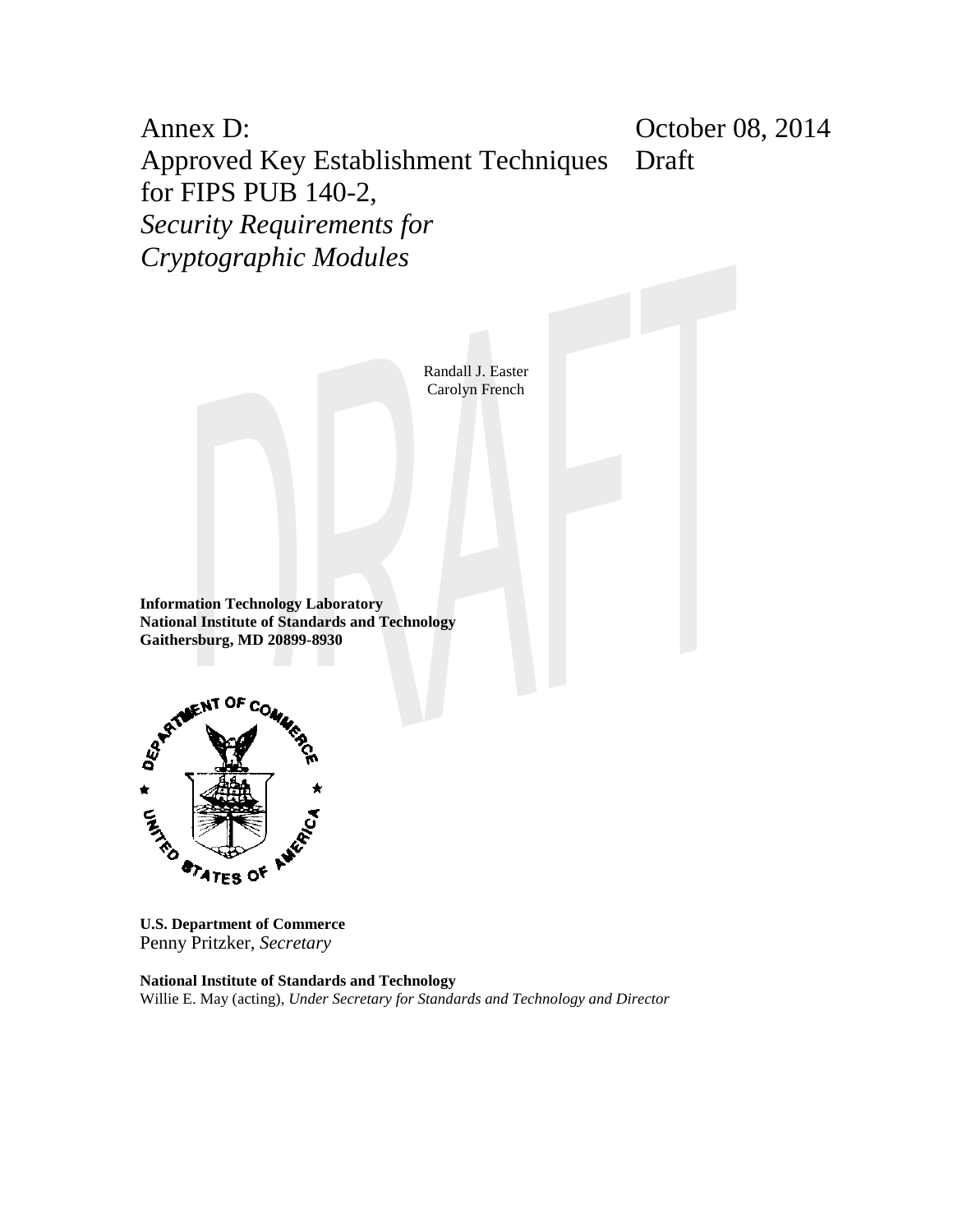# **Annex D: Approved Key Establishment Techniques for FIPS PUB 140-2,** *Security Requirements for Cryptographic Modules*

#### **1. Introduction**

Federal Information Processing Standards Publication (FIPS PUB) 140-2, Security Requirements for Cryptographic Modules, specifies the security requirements that are to be satisfied by the cryptographic module utilized within a security system protecting sensitive information within computer and telecommunications systems (including voice systems). The standard provides four increasing, qualitative levels of security: Level 1, Level 2, Level 3, and Level 4. These levels are intended to cover the wide range of potential applications and environments in which cryptographic modules may be employed. The security requirements cover eleven areas related to the secure design and implementation of the cryptographic module. These areas include the following:

- 1. Cryptographic Module Specification
- 2. Cryptographic Module Ports and Interfaces
- 3. Roles, Services, and Authentication
- 4. Finite State Model
- 5. Physical Security
- 6. Operational Environment
- 7. Cryptographic Key Management
- 8. Electromagnetic Interference/Electromagnetic Compatibility (EMI/EMC)
- 9. Self Tests
- 10. Design Assurance
- 11. Mitigation of Other Attacks

The Cryptographic Module Validation Program (CMVP - [www.nist.gov/cmvp\)](http://www.nist.gov/cmvp) validates cryptographic modules to FIPS PUB 140-2 and other cryptography based standards. The CMVP is a joint effort between NIST and the Communications Security Establishment Canada (CSEC - [www.cse-cst.gc.ca\)](http://www.cse-cst.gc.ca/). Modules validated as conforming to FIPS PUB 140-2 are accepted by the Federal agencies of both countries for the protection of sensitive information (United States) or Designated information (Canada).

In the CMVP, vendors of cryptographic modules use independent, accredited testing laboratories to have their modules tested. Organizations wishing to have validations performed would contract with the laboratories for the required services.

#### **2. Purpose**

The purpose of this document is to provide a list of the Approved key establishment techniques applicable to FIPS PUB 140-2.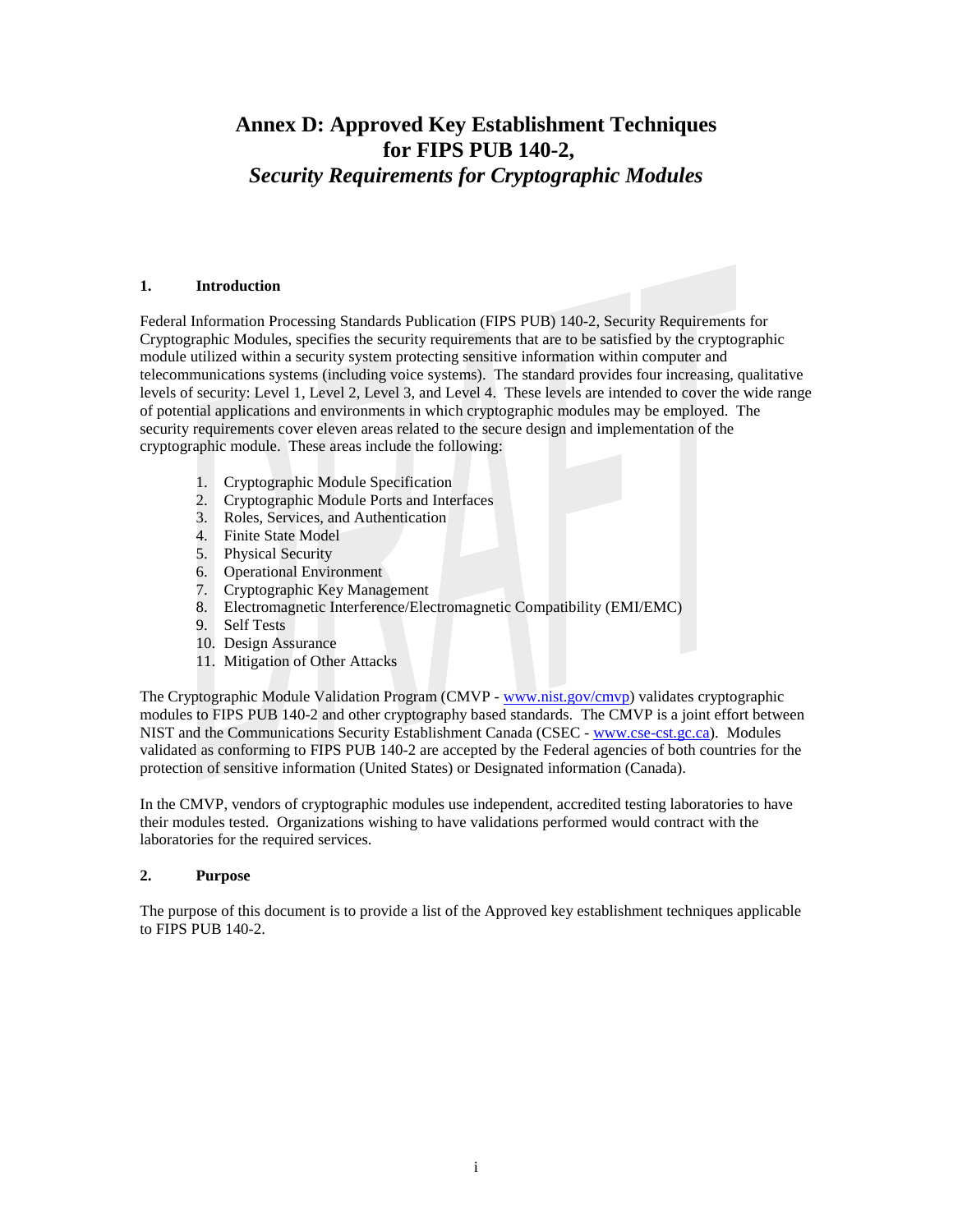## **Table of Contents**

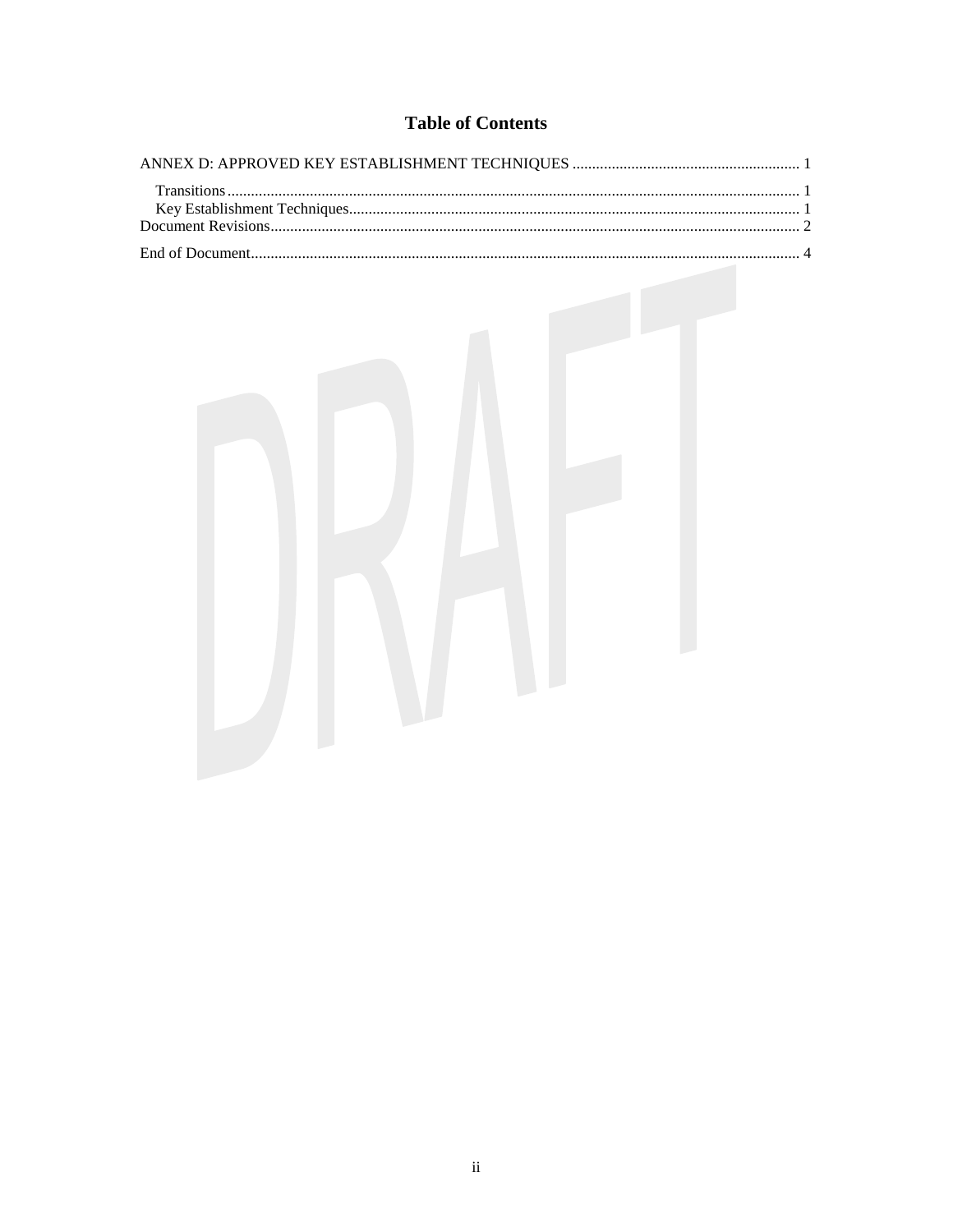### <span id="page-3-0"></span>**ANNEX D: APPROVED KEY ESTABLISHMENT TECHNIQUES**

Annex D provides a list of the Approved key establishment techniques applicable to FIPS PUB 140-2.

### <span id="page-3-1"></span>**Transitions**

National Institute of Standards and Technology, *[Recommendation for Transitioning the Use of](http://csrc.nist.gov/publications/nistpubs/800-131A/sp800-131A.pdf)  [Cryptographic Algorithms and Key Lengths](http://csrc.nist.gov/publications/nistpubs/800-131A/sp800-131A.pdf)*, Special Publication 800-131A, January 2011. Sections relevant to this Annex: 1, 5, 6, 7 and 8.

### <span id="page-3-2"></span>**Key Establishment Techniques**

- 1. Key establishment techniques *allowed* in a FIPS Approved mode of operation with appropriate restrictions are listed in *[FIPS 140-2 Implementation Guidance](http://csrc.nist.gov/groups/STM/cmvp/documents/fips140-2/FIPS1402IG.pdf)* Section D.2.
- 2. National Institute of Standards and Technology, *[Digital Signature Standard \(DSS\)](http://nvlpubs.nist.gov/nistpubs/FIPS/NIST.FIPS.186-4.pdf)*, Federal Information Processing Standards Publication 186-4, July, 2013. (DSA2, RSA2 and ECDSA2)
- 3. National Institute of Standards and Technology, *[Recommendation for Pair-Wise Key Establishment](http://nvlpubs.nist.gov/nistpubs/SpecialPublications/NIST.SP.800-56Ar2.pdf)  [Schemes Using Discrete Logarithm Cryptography](http://nvlpubs.nist.gov/nistpubs/SpecialPublications/NIST.SP.800-56Ar2.pdf)*, Special Publication 800-56A Rev 2, May 2013.
- 4. National Institute of Standards and Technology, *[Recommendation for Pair-Wise Key Establishment](http://csrc.nist.gov/publications/nistpubs/800-56B/sp800-56B.pdf)  [Schemes Using Integer Factorization Cryptography](http://csrc.nist.gov/publications/nistpubs/800-56B/sp800-56B.pdf)*, Special Publication 800-56B Rev. 1, September 2014.
- 5. National Institute of Standards and Technology, *[Recommendation for Key Derivation Using](http://csrc.nist.gov/publications/nistpubs/800-108/sp800-108.pdf)  [Pseudorandom Functions](http://csrc.nist.gov/publications/nistpubs/800-108/sp800-108.pdf)*, Special Publication 800-108, October 2009, Revised.
- 6. National Institute of Standards and Technology, *[Recommendation for Password-Based Key](http://csrc.nist.gov/publications/nistpubs/800-132/nist-sp800-132.pdf)  [Derivation, Part 1: Storage Applications](http://csrc.nist.gov/publications/nistpubs/800-132/nist-sp800-132.pdf)*, Special Publication 800-132, December 2010.
- 7. National Institute of Standards and Technology, *[Recommendation for Existing Application-Specific](http://csrc.nist.gov/publications/nistpubs/800-135-rev1/sp800-135-rev1.pdf)  [Key Derivation Functions](http://csrc.nist.gov/publications/nistpubs/800-135-rev1/sp800-135-rev1.pdf)*, Special Publication 800-135rev1, December 2011.
- 8. National Institute of Standards and Technology, *[Recommendation for Key Derivation through](http://csrc.nist.gov/publications/nistpubs/800-56C/SP-800-56C.pdf)  [Extraction-then-Expansion,](http://csrc.nist.gov/publications/nistpubs/800-56C/SP-800-56C.pdf)* Special Publication 800-56C, November 2011.
- 9. National Institute of Standards and Technology, *[Recommendation for Block Cipher Modes of](http://dx.doi.org/10.6028/NIST.SP.800-38F)  [Operation: Methods for Key Wrapping](http://dx.doi.org/10.6028/NIST.SP.800-38F)*, Special Publication 800-38F, December 2012.
- 10. National Institute of Standards and Technology, *[Recommendation for Cryptographic Key Generation](http://nvlpubs.nist.gov/nistpubs/SpecialPublications/NIST.SP.800-133.pdf)*, Special Publication 800-133, December 2012.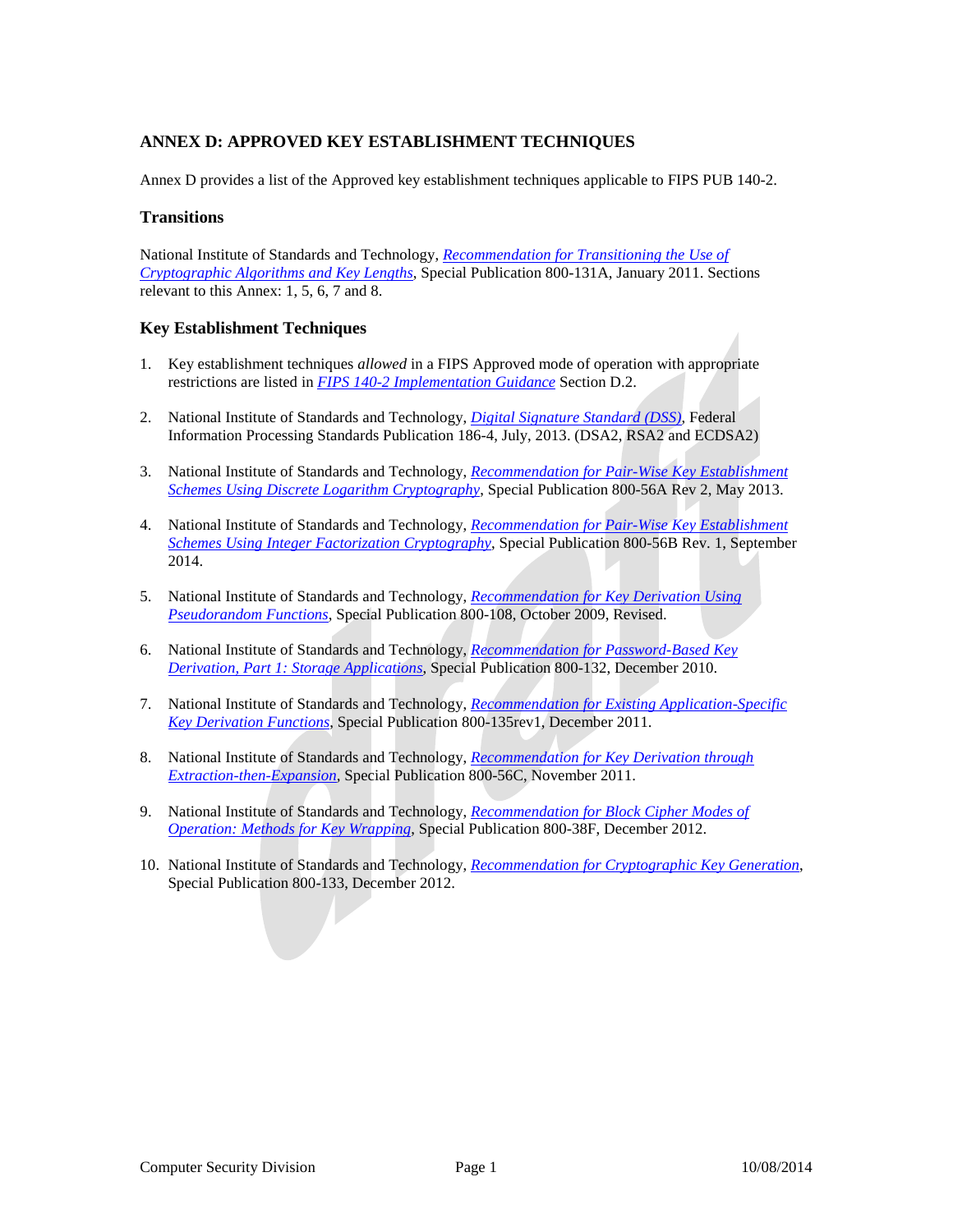### <span id="page-4-0"></span>**Document Revisions**

| Date       | <b>Change</b>                                                                                                          |
|------------|------------------------------------------------------------------------------------------------------------------------|
| 05/20/2003 | <b>Symmetric Key Establishment Techniques</b>                                                                          |
|            | Reference to FIPS 171 added for symmetric keys                                                                         |
| 08/28/2003 | <b>Asymmetric Key Establishment Techniques</b>                                                                         |
|            | Clarification of Asymmetric Key Establishment Techniques for use in a FIPS                                             |
|            | Approved mode                                                                                                          |
| 02/23/2004 | <b>Asymmetric Key Establishment Techniques</b>                                                                         |
|            | MQV and EC MQV added as Asymmetric Key Establishment Techniques for use                                                |
|            | in a FIPS Approved mode                                                                                                |
| 06/30/2005 | <b>Asymmetric Key Establishment Techniques</b>                                                                         |
|            | Clarification regarding the use of asymmetric keys for key wrapping as a key                                           |
|            | transport method for key establishment                                                                                 |
| 09/15/2005 | <b>Asymmetric Key Establishment Techniques</b>                                                                         |
|            | Information regarding allowed asymmetric key establishment methods moved to<br>FIPS 140-2 IG 7.1                       |
| 01/24/2007 | <b>Asymmetric Key Establishment Techniques</b>                                                                         |
|            | Recommendation for Pair-Wise Key Establishment Schemes Using Discrete                                                  |
|            | Logarithm Cryptography - Added                                                                                         |
| 03/19/2007 | <b>Asymmetric Key Establishment Techniques</b>                                                                         |
|            | Recommendation for Pair-Wise Key Establishment Schemes Using Discrete                                                  |
|            | Logarithm Cryptography (Revised) - Updated to Revision 1                                                               |
| 06/26/2007 | <b>Symmetric Key Establishment Techniques</b>                                                                          |
|            | Removed reference to FIPS 171. FIPS 171 was withdrawn February 08, 2005.                                               |
|            |                                                                                                                        |
|            | <b>Asymmetric Key Establishment Techniques</b>                                                                         |
|            | Added references for additional schemes in FIPS 140-2 IG Section 7.1.                                                  |
| 10/18/2007 | <b>Updated links</b>                                                                                                   |
| 01/16/2008 | <b>Symmetric Key Establishment Techniques</b>                                                                          |
|            | Change reference to FIPS 140-2 Implementation Guidance 7.1.                                                            |
| 10/08/2009 | <b>Asymmetric Key Establishment Techniques</b><br>Recommendation for Pair-Wise Key Establishment Schemes Using Integer |
|            | Factorization Cryptography - Added                                                                                     |
| 11/24/2010 | Symmetric Key Establishment Techniques, Number 1:                                                                      |
|            | Changed reference from FIPS 140-2 Implementation Guidance 7.1 to D.2.                                                  |
|            | <b>Asymmetric Key Establishment Techniques</b>                                                                         |
|            | Split section into three parts.                                                                                        |
|            | <b>Asymmetric Key Establishment Techniques, Number 3</b>                                                               |
|            | Changed reference from FIPS 140-2 Implementation Guidance 7.1 to D.2.                                                  |
| 01/04/2011 | <b>References reorganized</b>                                                                                          |
|            | Added reference FIPS 186-3 - asymmetric key generation                                                                 |
|            | Added reference Special Publication 800-108                                                                            |
|            | Added reference Special Publication 800-132                                                                            |
|            | Added reference Special Publication 800-135                                                                            |
| 07/26/2011 | <b>Added new Section: Transitions</b>                                                                                  |
|            | Added: Recommendation for Transitioning the Use of Cryptographic Algorithms                                            |
|            | and Key Lengths                                                                                                        |
| 12/20/2011 | <b>Key Establishment Techniques</b>                                                                                    |
|            | Added: Recommendation for Key Derivation through Extraction-then-Expansion,                                            |
| 04/23/2011 | Special Publication 800-56C                                                                                            |
|            | <b>Key Establishment Techniques</b>                                                                                    |
|            | Updated: Recommendation for Existing Application-Specific Key Derivation                                               |
|            | Functions to Revision 1.                                                                                               |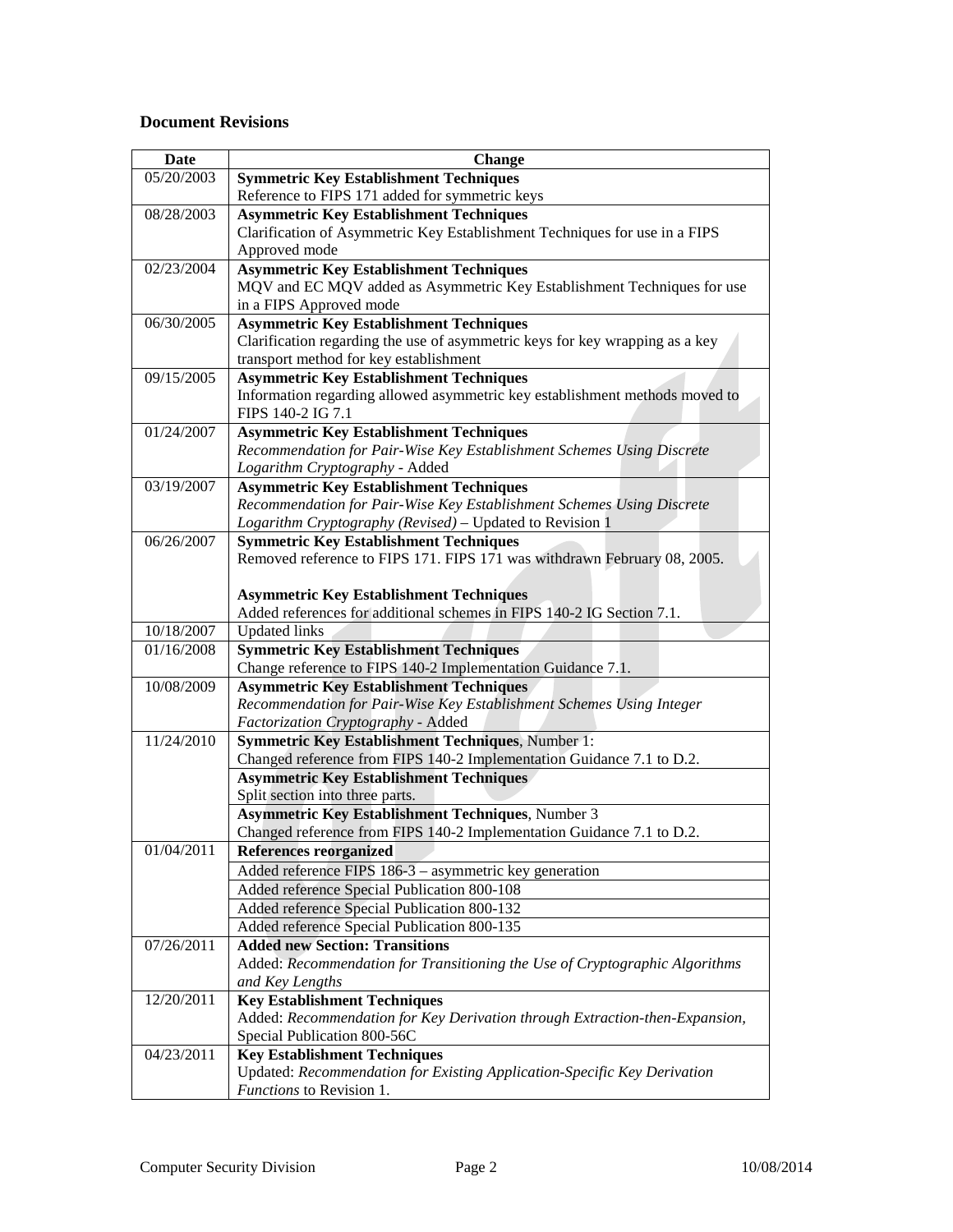<span id="page-5-0"></span>

| 01/02/2013 | <b>Key Establishment Techniques</b>                                         |
|------------|-----------------------------------------------------------------------------|
|            | Added: Recommendation for Block Cipher Modes of Operation: Methods for Key  |
|            | Wrapping, Special Publication 800-38F                                       |
| 02/24/2014 | <b>Key Establishment Techniques</b>                                         |
|            | Updated: Digital Signature Standard (DSS) from FIPS 186-3 to FIPS 186-4     |
|            | Updated: Recommendation for Pair-Wise Key Establishment Schemes Using       |
|            | Discrete Logarithm Cryptography from Revision 1 to Revision 2               |
| 02/26/2014 | <b>Key Establishment Techniques</b>                                         |
|            | Added: Recommendation for Cryptographic Key Generation, Special Publication |
|            | 800-133                                                                     |
| 10/08/2014 | <b>Key Establishment Techniques</b>                                         |
|            | Updated: Recommendation for Pair-Wise Key Establishment Schemes Using       |
|            | Integer Factorization Cryptography to Revision 1.                           |